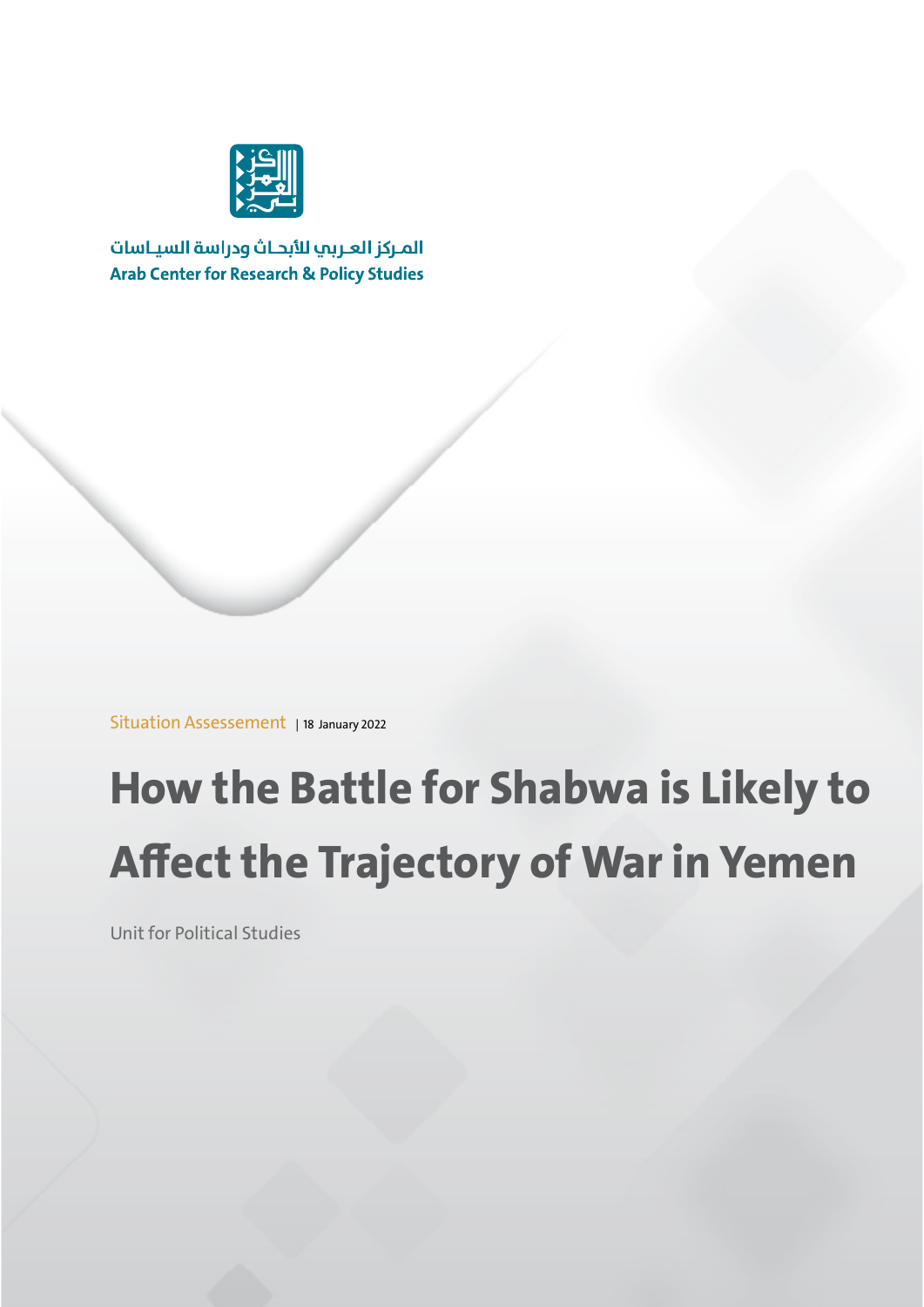#### How the Battle for Shabwa is Likely to Affect the Trajectory of War in Yemen

Series: Situation Assessement

18 January 2022

Unit for Political Studies

The Unit for Political Studies is the Center's department dedicated to the study of the region's most pressing current affairs. An integral and vital part of the ACRPS' activities, it offers academically rigorous analysis on issues that are relevant and useful to the public, academics and policy-makers of the Arab region and beyond. The Unit for Political Studie draws on the collaborative efforts of a number of scholars based within and outside the ACRPS. It produces three of the Center's publication series: Assessment Report, Policy Analysis, and Case Analysis reports. .

Copyright © 2022 Arab Center for Research and Policy Studies. All Rights Reserved.

The Arab Center for Research and Policy Studies is an independent research institute and think tank for the study of history and social sciences, with particular emphasis on the applied social sciences.

The Center's paramount concern is the advancement of Arab societies and states, their cooperation with one another and issues concerning the Arab nation in general. To that end, it seeks to examine and diagnose the situation in the Arab world - states and communities- to analyze social, economic and cultural policies and to provide political analysis, from an Arab perspective.

The Center publishes in both Arabic and English in order to make its work accessible to both Arab and non-Arab researchers.

The Arab Center for Research and Policy Studies Al-Tarfa Street, Wadi Al Banat Al-Dayaen, Qatar PO Box 10277, Doha +974 4035 4111 www.dohainstitute.org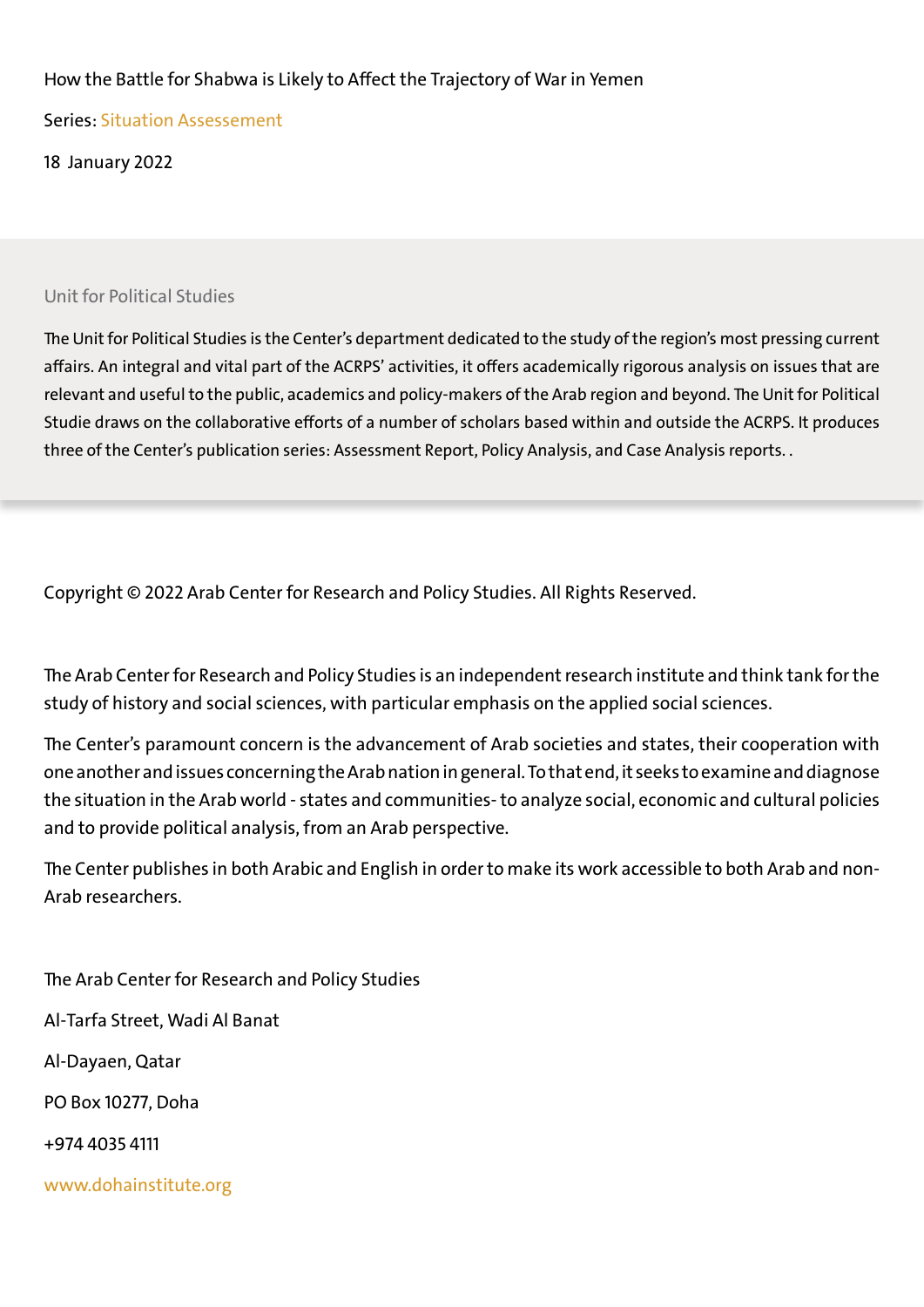# **Table of Contents**

| Context of the Battle for Shabwa and a context of the Battle for Shabwa and a context of the Battle for Shabwa |  |
|----------------------------------------------------------------------------------------------------------------|--|
| The Repercussions of Battle for Shabwa on the Political Process and an analyze 2                               |  |
| Operation "Yemen Freedom" and a construction of the construction of the 1990-1991                              |  |
|                                                                                                                |  |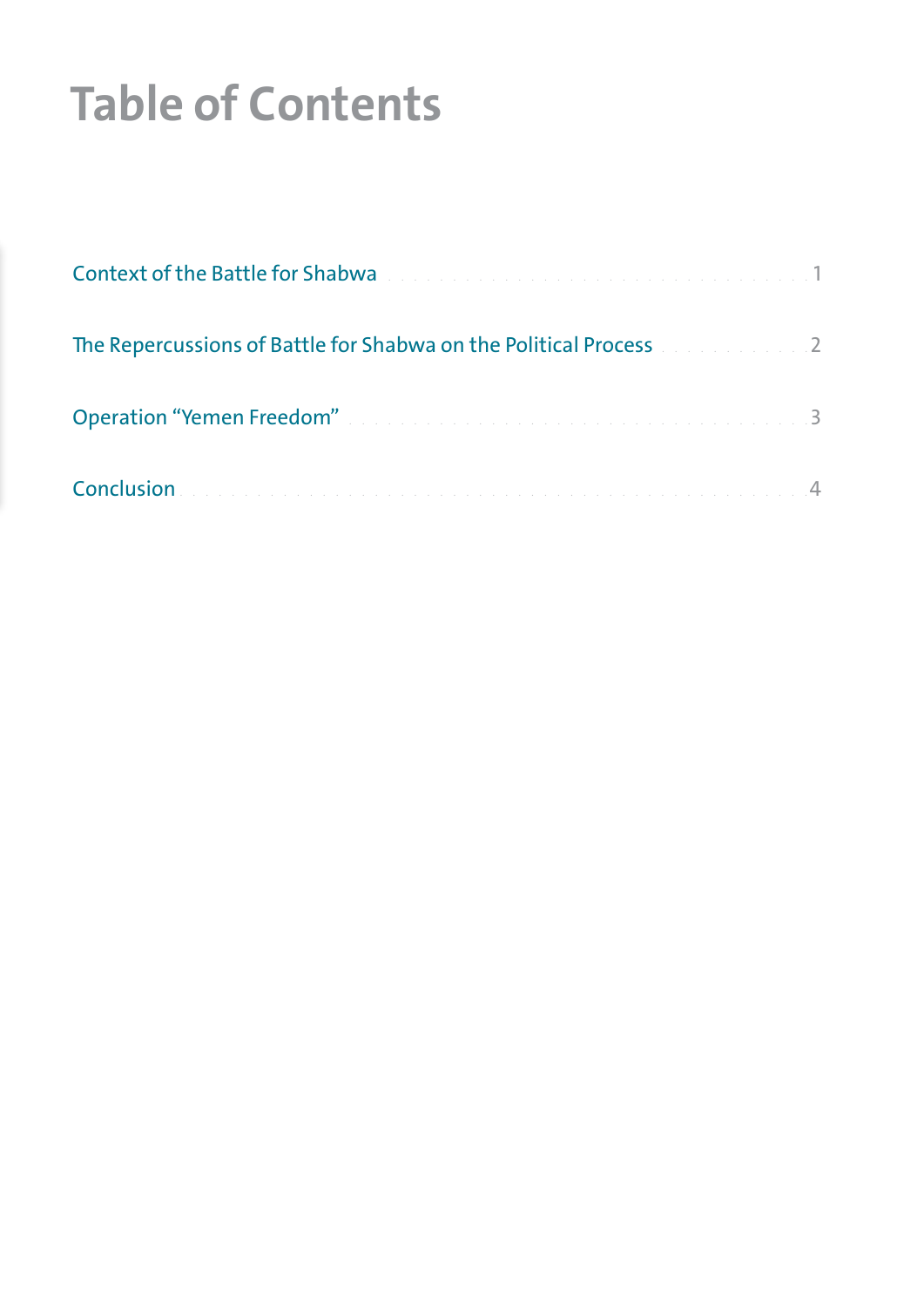<span id="page-3-0"></span>In the first half of January 2022, the Shabwa Governorate in southern Yemen, played host to military developments that led to the restoration of the last three districts by the internationally recognized government forces. These districts & Ain, Usaylan and Bayhan & had fallen under Houthi (Ansar Allah) control in September 2021. Subsequently, the battles spread to the strategically important Harib district, located in the nearby Marib Governorate, where government forces and their allies seek to regain large parts that they had lost in recent months. The Marib Governorate was the only complete northern governorate still in the hands of President Hadi's government forces, and is the richest governorate in Yemen, enjoying oil wealth. Therefore, its restoration is considered a strong blow to the Houthis and any attempt to divide the country according to the pre-unification borders.

### **Context of the Battle for Shabwa**

These transformations come in the wake of several developments on the Yemen war fronts towards the end of 2021, the most important of which was the progress made by the Houthis in the oil and gas-rich governorates of Marib and Shabwa, and the "redeployment" of the Arab coalition backed "joint forces," which were stationed on the westerncoast (Tihamah) of the country. The redeployment operation in November 2021 sparked a lot of controversy, after the Houthis exploited it to control large areas south of Hodeidah.<sup>1</sup> As a result, six of the "Amaliqa Brigades", "Giants Brigades", which were stationed in Hodeidah, were transferred to Shabwa Governorate, at the end of December 2021, in an attempt to recover the districts of Baihan, Usaylan and Ain from the grip of the Houthis. Then more of these brigades and others called the "Shabwa Defense Force" were sent in . These are likely to be a new formation of the forces of the "Shabwa Elite" loyal to the UAE, which were defeated and dispersed during the rebellion of the Southern Transitional Council, also loyal to the UAE, against the internationally recognized government of president Hadi, in Aden and Shabwa, in 2019.**<sup>2</sup>**

Politically, the recent developments came after a series of disputes within the coalition supporting President Hadi's government, as well as with its external allies, specifically the UAE. The Houthis took advantage of the tension between the leadership of the local authority and the Emirati forces stationed in the Balhaf marine facility for the export of gas, against the latter's refusal to evacuate the facility, to seize the three districts in Shabwa. They have also benefited from the escalation of the popular movement against the government of President Hadi supported by the Southern Transitional Council in Hadramout Governorate.<sup>3</sup> Some estimates indicate that the Emiratis allowed the Houthis to seize control the three districts of Shabwa as punishment for the governorate authority following disagreement. It was reported that units of the government allied forces stationed there withdrew as the Houthis advanced.

**<sup>1</sup>** Coalition to Support Legitimacy: The redeployment of the coalition forces and the Yemeni government came within military plans to support the government," Kuwait News Agency (KUNA), 15/11/2021, accessed on 14/1/2022, at:<https://bit.ly/31r1kFN>.

**<sup>2</sup>** "Aden Conflict: Implications of the pro-Hadi Forces' Defeat in the Capital," Situation Assessment, ACRPS, 8/19/2019, accessed on 14/1/2022, at: [https://bit.ly/3AcCxlY.](https://bit.ly/3AcCxlY)

**<sup>3</sup>** "Governor of Shabwa: The UAE Created Anti-State Militias inYemen and Pays the Salaries of 90,000 Mercenaries per Month", Sputnik Arabic, 14/13/2021, accessed on 14/1/2022, at:<https://bit.ly/3dlgi2K>.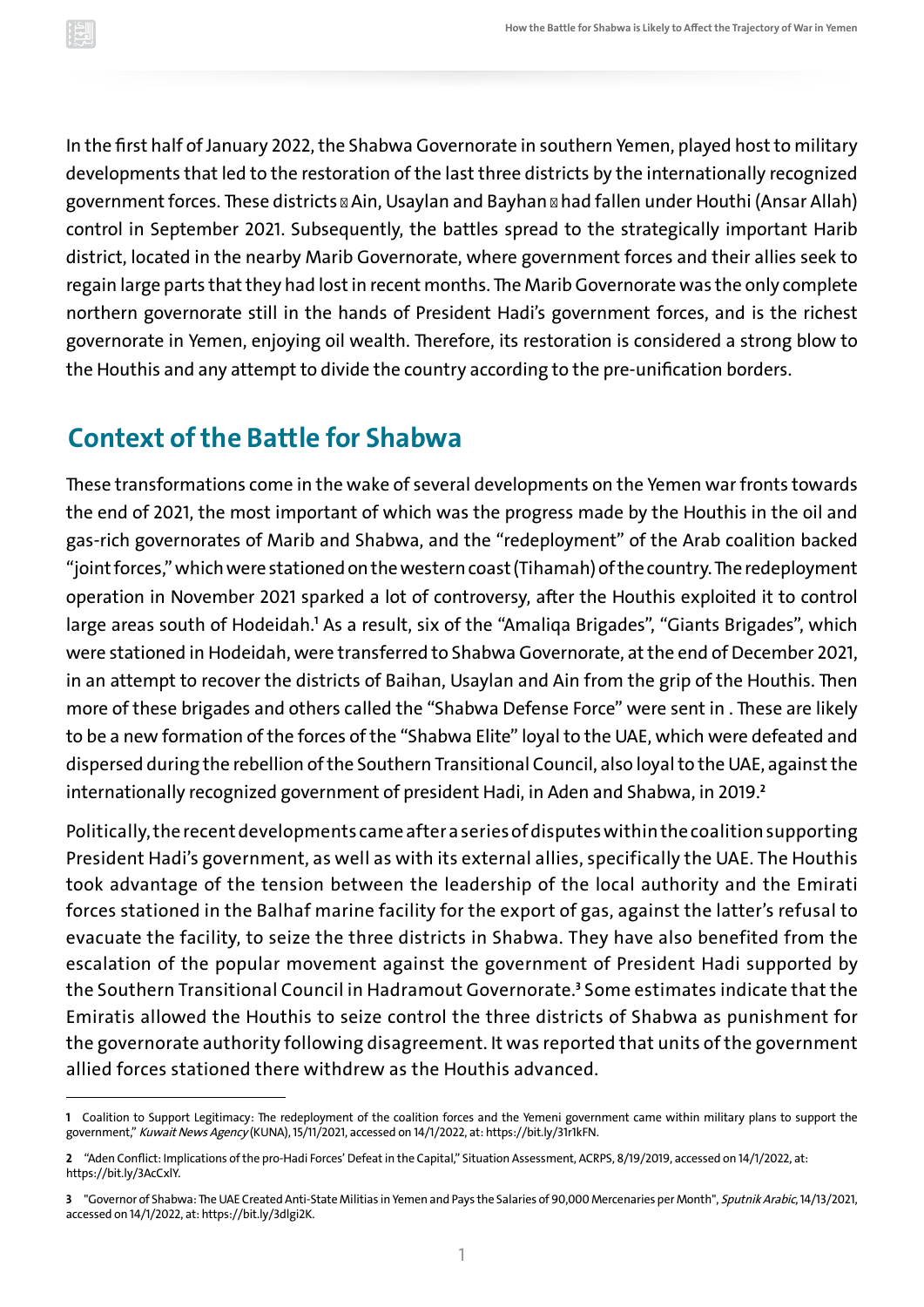<span id="page-4-0"></span>In this context, President Hadi's decided to dismiss the governor of Shabwa, Muhammad Saleh bin Uday, who opposes the UAE, on 25 December 2021, and assign the position to a leader in the General People's Congress, known for his close Emirati ties, Awad Muhammad al-Wazir. The dismissal of the anti-UAE governor came in the framework of multilateral understandings, which the Islah party did not lose sight of.<del>ª</del> These understandings were reached through a series of meetings, including President Hadi's meeting with the Saudi ambassador to Yemen, Mohamed al-Jabir, on 5 December 2021 at his Riyadh residence, and then his meeting on 22 December with the Saudi Deputy Minister of Defense, Khalid bin Salman, in the presence of the Yemeni Vice President, Lieutenant-General Ali Mohsen Al-Ahmar, and Yemeni Prime Minister, Maeen Abdulmalik Saeed, who visited Abu Dhabi on 31 December 2021; less than a week after the change in the leadership of the local authority in Shabwa in line with Emirati demands.**<sup>5</sup>**

#### **The Repercussions of Battle for Shabwa on the Political Process**

Recovering Shabwa contributed to raising the morale of the government forces, after suffering a series of defeats by the Houthis in late 2021, as well as pushing the Houthi threat out from the governorates of Shabwa and Marib. They have also helped to contain concerns about southern secession, as a result of the participation of The Giants Brigades, made up mostly from southern Salafis, who fought in the Harib and Al-Juba regions of Marib, contrary to the expectations of secession advocates, who called for them to stop at the pre-1990 borders, that is, at the Shabwa borders. These transformations indicate that the seven-year-old war has so far been governed by conflicting agendas between the different parties in the coalition supporting the government, both internal and external, and that resolving these contradictions is the main factor in resolving the war in favour of the government.

In addition, military transformations in Shabwa have facilitated fighting in the neighbouring Marib governorate to shift from a defensive to offensive position. Consequently, the government forces' operations east of the Al-Balaq mountain range, southwest of Marib city, expanded westward in the districts of Harib and Al-Juba. It is estimated that the government forces have the opportunity now to reach beyond the areas under their control in 2019, in the governorates of Al-Bayda, Al-Jawf, Sana'a and Saada.

Politically, so far, there has been no clear impact on the Houthi positions. It can thus be said that they have not backtracked on their stances towards proposals put forward for the peace process, in which the Saudi initiative stands out. The provisions of this initiative include compliance with the Gulf initiative and its implementation mechanism of 2011, the outcomes of the comprehensive national dialogue of 2014, and Security Council resolution 2216 of 2015. As the clear political impact of the field

**<sup>4</sup>** Part of this can be understood, through the meeting that brought together the Saudi ambassador to Yemen, Mohamed al-Jabir, and leaders of the Islah party, in Riyadh, on 28 December 2021. See al-Jabir's tweet from the same day, accessed on 14/1/2022, at:<https://bit.ly/3qwBBFU>.

**<sup>5</sup>** These meetings coincided with the escalation of coalition air operations over Houthi areas of control, the faltering efforts of the Shabwa governorate leadership to restore the areas controlled by this group, and the continuous collapse of the value of the Yemeni Rial against foreign exchange.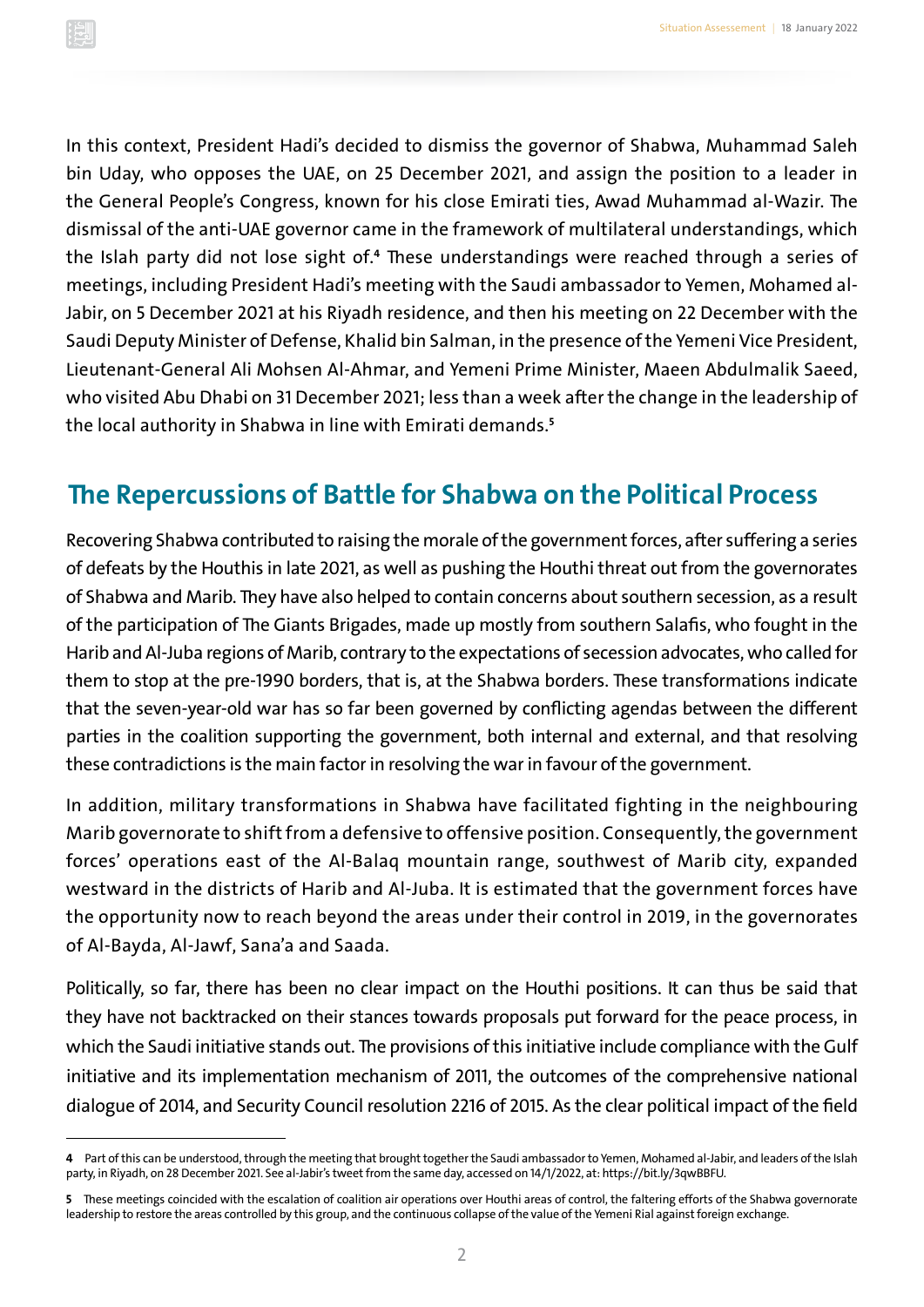<span id="page-5-0"></span>military results is yet to crystallize, the Yemeni government, and the coalition behind it, can impose their political will. On the contrary, all indications point to the Houthis doubling down on their positions, and even showing a willingness to escalate, which is what they did when they declared responsibility for targeting sites on 17 January 2022 inside the UAE, which they blame for their expulsion from Shabwa through its support for the Giants Brigades. The targets that the Houthis claimed to have targeted in the UAE included Abu Dhabi airport and oil tanks in the Musaffah area, which they claim to have targeted with drones and ballistic missiles.<sup>6</sup> Although it is difficult to ascertain Houthi claims about the size of the strike, this indicates their willingness to escalate, not to be flexible, after the losses they incurred in the recent battles, in addition to the fact that those who planned and executed the targeting of the Emirates will be expecting a response from the Arab Coalition.

Of course, it is not possible to ignore the link between the course of the war in Yemen and the ongoing negotiations on the Iranian nuclear program, and whether likely to result in the direction of an agreement or confrontation. It may be a coincidence that the Iranian President, Ebrahim Raisi, received a member of the Houthi political bureau, Mohamed Abdul Salam, inTehran when Abu Dhabi was attacked by the Houthis, but it demonstrates the interconnected issues of the region.

Conversely, since then, signs of the impact of recent transformations have appeared in the form of pressures to implement some provisions of the Riyadh Agreement, of 2019. The Riyadh Agreement was reached on 5 November 2019, after violent battles broke out that summer between the forces of President Hadi's government, backed by Saudi Arabia, and the Southern Transitional Council, backed by the UAE, which led to the expulsion of the government from Aden and other southern governorates. The agreement at that time included the formation of a government equally balanced between the north and the south, and the return of Prime Minister Maeen Abdulmalik to Aden in order for state institutions to resume work. The agreement also included three appendices containing political, economic, military and security clauses, but important parts of these appendices have not been implemented. The Southern Transitional Council is trying to evade its implementation, especially in Hadramout and Mahra. Therefore, it is not possible to read the escalation of the Southern Transitional Council in these two governorates in isolation from the results of the transformations taking place in Shabwa.

### **Operation "Yemen Freedom"**

In conjunction with the field progress in Shabwa governorate, on 12 January 2022 the spokesman of the Arab Coalition, Brigadier Turki Al-Maliki, announced during a press conference held in Ataq, the center of Shabwa governorate, the launch of an operation he called "Operation Yemen Freedom." He indicated that it is not a purely military operation, but also has developmental and

**<sup>6</sup>** "War inYemen: Houthis threaten more attacks on vital targets in the UAE", BBC Arabic, 1/17/2022, accessed on 18/1/2022, at: [https://bbc.in/3KoTJtk.](https://bbc.in/3KoTJtk)